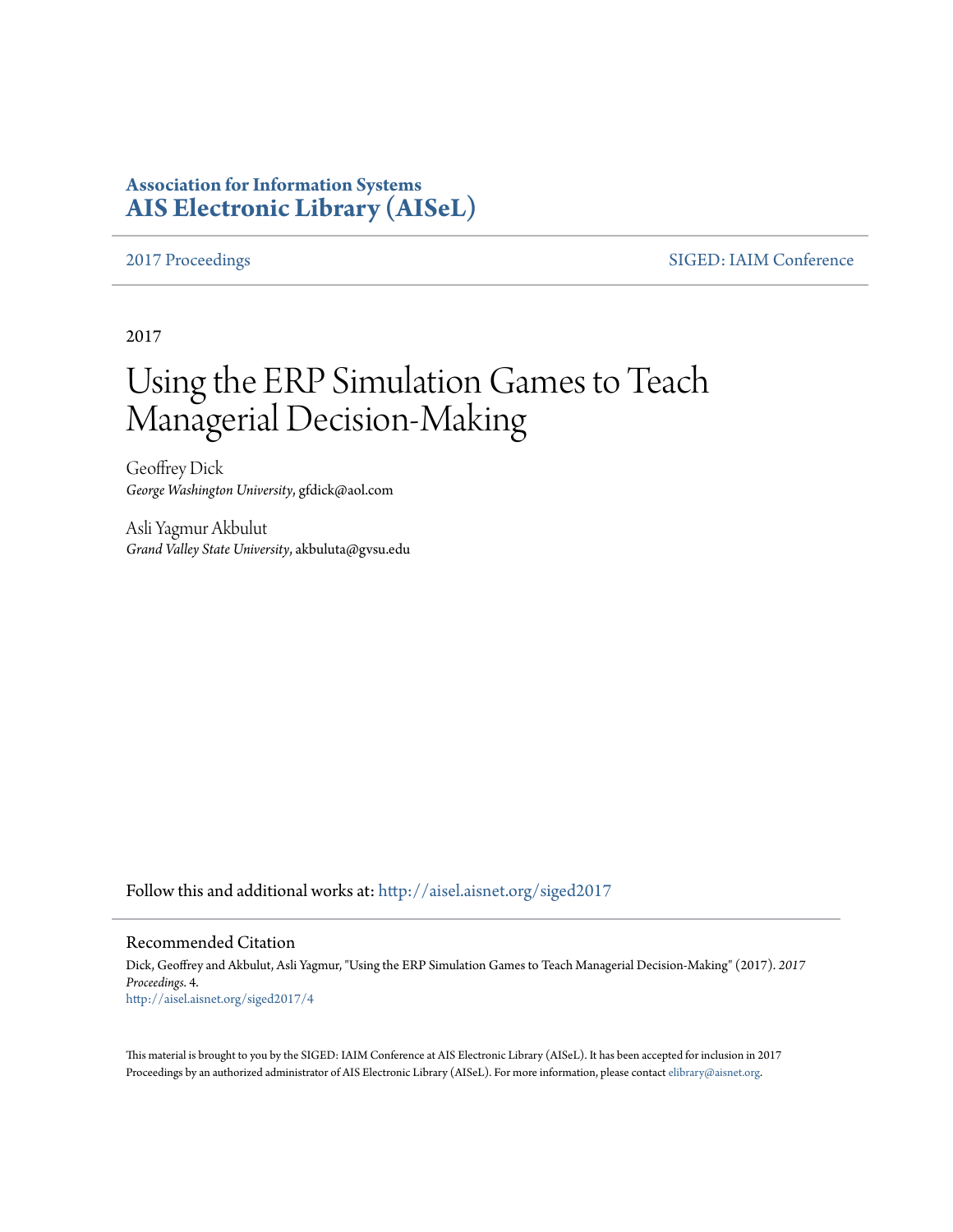# **USING THE ERP SIMULATION GAMES TO TEACH MANAGERIAL DECISION-MAKING**

Geoffrey N Dick WA Franke College of Business Northern Arizona University [gfdick@aol.com](mailto:gfdick@aol.com)

Asli Y Akbulut Grand Valley State University [akbuluta@gvsu.edu](mailto:akbuluta@gvsu.edu)

#### **Abstract:**

This paper reports the results of the introduction of the ERPsim games into an undergraduate managerial decision-making class. To date, the games have been principally used to teach ERP and business processes to business and information systems students. The objectives in introducing the game to these students was to give them some exposure to the use of information in tactical and operational decision making, illustrating concepts such as anchoring, bias and bounded awareness taught in the course. The students' satisfaction with the game as a teaching tool was measured and is reported here. The objective of the study was to determine whether the use of the games improves the course and enhances student understanding. The results were mixed with some students (the majority) enthusiastic, others much less so. It appears that satisfaction and student perception of achievement of learning objectives are largely driven by their attitude to the game and the amount of effort required.

**Keywords:** ERP SIM games, simulation, gaming, managerial decision making

# **I. INTRODUCTION**

Using simulations to enhance management training and complement the classroom experience offers the advantages of providing students with some practical understanding of concepts, which for undergraduates, or those without direct workplace involvement, are often difficult to comprehend.

The simulation games developed in the HEC Montreal ERPsimLab provide ERP related simulations using SAP software at varying levels of complexity (Leger et al, 2007). As such they are well suited to the classroom and can be used for significant to minor student involvement. In this instance, the basic "Distribution Game" was used, occupying about 6 hours of a 45 hour, 3 credit course. The objective of this game is to compete, in teams of about 4, in selling bottled water into a market place. Using information on inventory, sales, a whole-of-market periodic report and financial statements, the participants make decisions on pricing and marketing with the objective of earning the highest profit among the teams playing.

Many of the concepts around managerial decision making are unfamiliar to students, particularly undergraduate students. A market place simulation game provides an opportunity to enhance student understanding and gain a realistic practical experience in using information for decision making.

To the best of the authors' knowledge this is the first time the ERPsim games have been used in a management decision making class, although some work has been done in using game to developing cognitive learning (Cronan et al 2012). They have however been widely used in teaching business processes (Dick and Szymanski, 2013). In the study reported here the focus was on the extent to which the simulation game helped the students with the concepts in the course and their satisfaction with it as a learning tool. As a result of this and subsequent studies,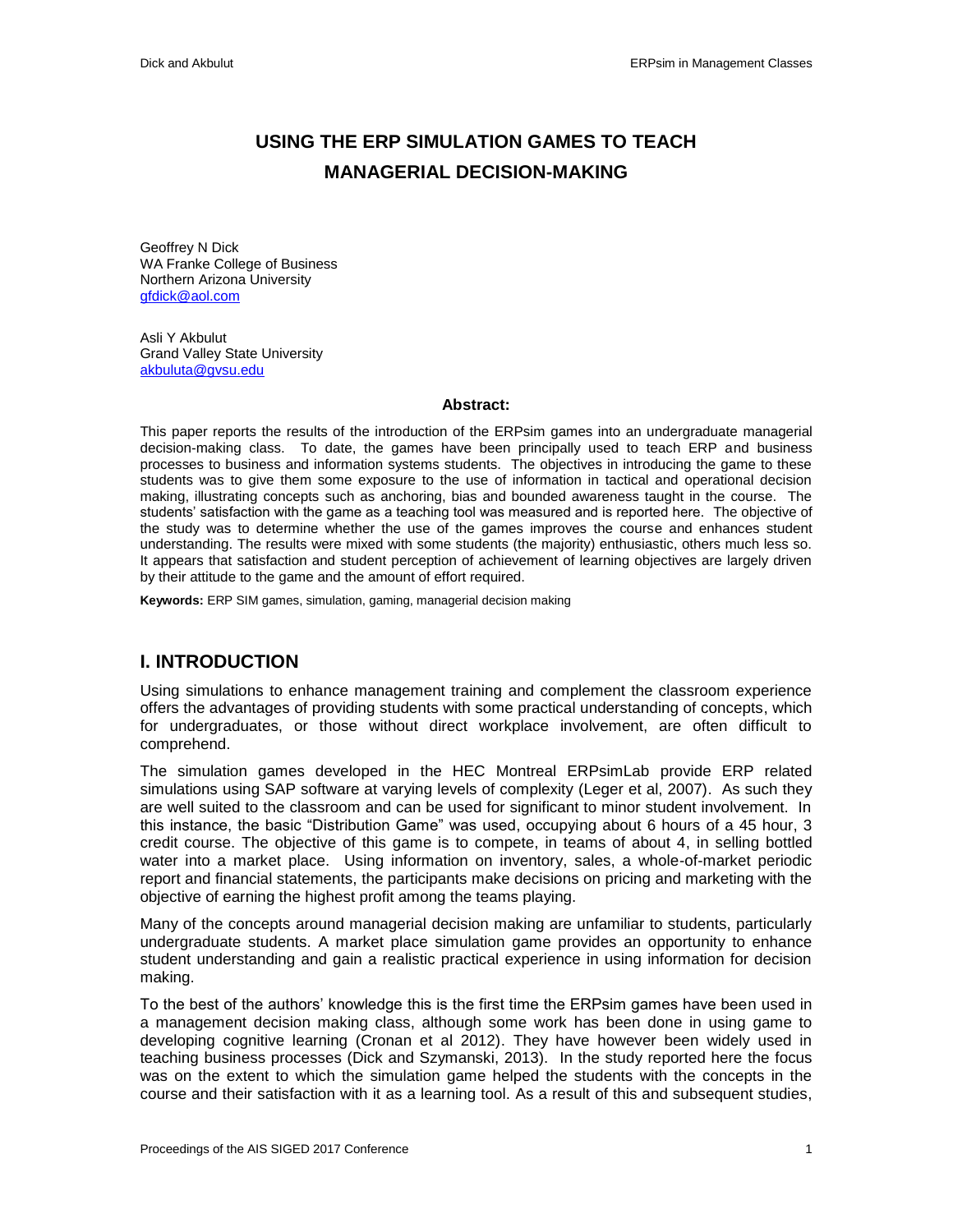the authors hope to develop a model of best practice for using these games in the undergraduate management classroom environment. As such the practical implications of this study can be directly related to improving the classroom experience and aiding in comprehension of managerial decision-making practices.

### **II. BACKGROUND**

#### **Simulation Games**

The idea of using simulation games in the classroom is not new (Bredemeier and Greenblat, 1981). The literature provides multiple advantages to using simulations in conjunction with the classroom, (see for example Salas, Wildman and Piccolo, 2009). Playing games that simulate the workplace environment can give students the opportunity to experience practice and theory together and often provide an opportunity to acquire skills that are normally acquired through practice. Such learning is often acquired in are reduced time frame and by providing rapid feedback can lead to strategic or tactical adjustments, which in turn can be evaluated, in a complex and realistic learning environment.

Typically, simulations provide a simplified version of reality in a risk-free environment and can be best used for infrequent tasks. They are usually simple to operate and learn, inexpensive and sometimes provide some opportunity to work at a preferred pace. Finally, the more "game like" the simulations are made the more engaging they are – the more interesting, motivating and enjoyable. The game environment can be introduced by makin involvement with the simulation competitive, providing regular feedback and promoting the atmosphere of a game rather than a classroom exercise.

The ERPsim game used for this study provides a practical application of using information for decision making. It also gives examples of standard business processes and experience in the use of information to make tactical managerial decisions. Students were placed in teams (about 4 to a team) for this exercise and were provided with a Job Aid (a .pdf file of procedures to follow) so that they could familiarize themselves with the exercise prior to the first day of the event. They were also provided with a written explanation of the game and how to play it, which they were encouraged to read before coming to class.

The exercise consisted of ordering and distributing various bottled water products into 3 regions of a European country. Each product was defined uniquely with a material number and each team sold the same 6 products – therefore, initially the playing field was level and no one team had any advantage over another. They would be competing against other teams in class as to which team could make the most profit. Students were able to make decisions about pricing (per product) and how much to spend on marketing (product per region). Initially, all teams were provided with the same inventory of each product so they could simply begin by selling that stock.

The game was played over 3 business quarters of 20 simulated days each quarter. When running the simulation, the software simulates 20 days in about 20 minutes. This means business happened rather quickly, so students had to be prepared to respond accordingly to changes in the business environment. Extra complexity was added in the form of lead times for customers and suppliers. With regards to customers, it takes 1-3 simulated days for the product to reach the customer and 10 days before the customer will pay. On the supplier side, replenishment of products also takes 1-3 simulated days. The job aid detailed three key processes that lead to decisions – the sales process (the key decisions are pricing and marketing expense) – the planning process (what markets to concentrate on and how much to order) and the procurement process (sending purchase orders to the vendor for replenishment). The quantities in the purchase order resulted from the planning process. These decisions are made by the individual teams and then entered into the SAP system.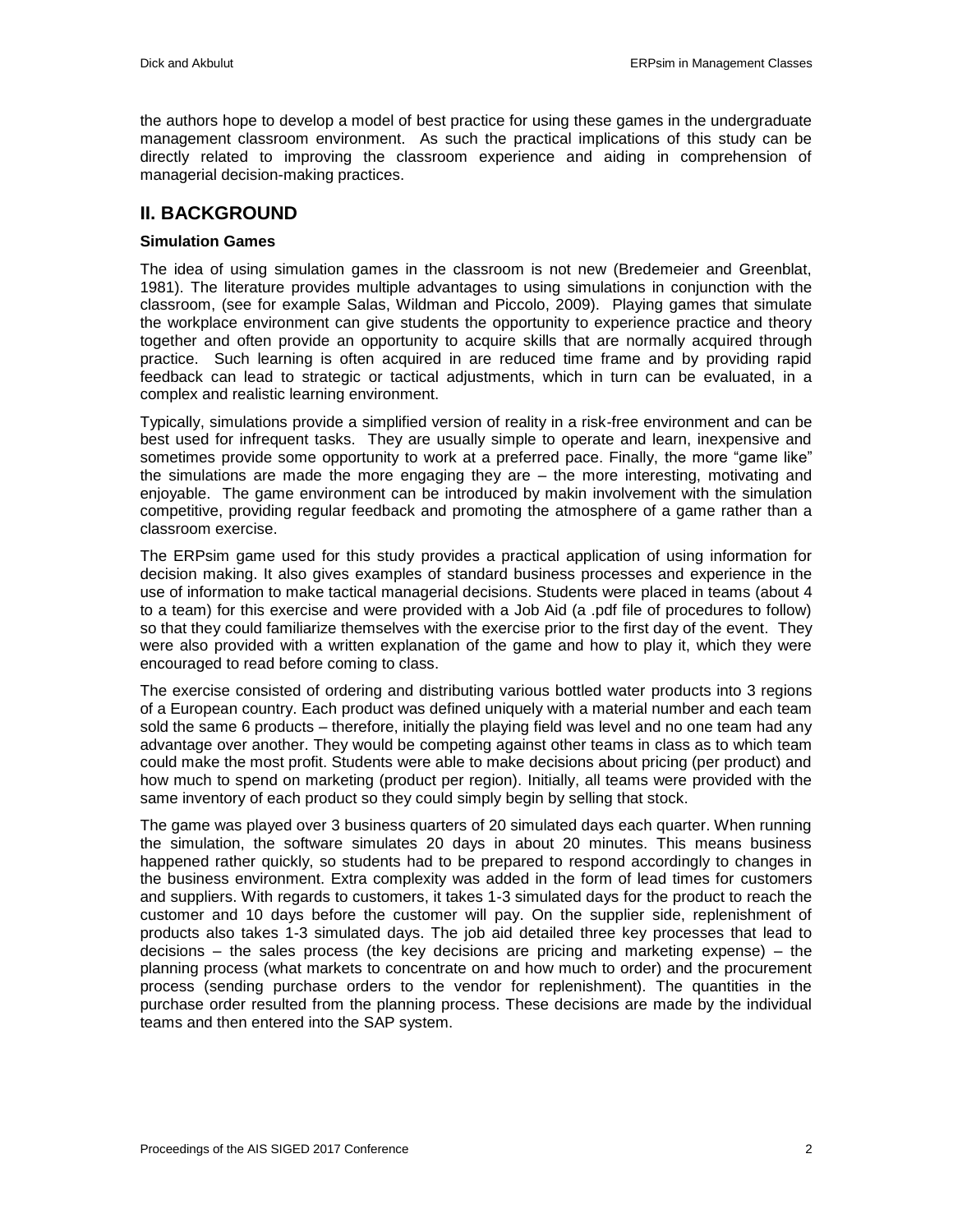#### **The class**

The class into which the game was introduced was a senior year undergraduate class – Management Decision Making. The learning objectives of the course, inter alia, were to understand and improve decision making processes, demonstrate the use of descriptive, normative and prescriptive approaches to managerial decision making, frame decisions by effectively describing and analyzing the problems, integrating internal and external business analysis, generating and analyzing alternatives, and making supported recommendations identifying risks associated with decisions, generating contingencies to address risks and describing common individual and group decision errors and corrective actions.

Many of the above concepts are not only complex and based on psychological experiments and literature, but the students largely lacked any meaningful work experience to which they could begin to relate these concepts. As a result, the course uses psychologically-based behavior and invites the students to consider the implications of this behavior in the workplace. The class presentation material is supplemented by instructor experience, anecdote and story, but there remains a gap between classroom consideration and exercise and the "real world" in which they will be gathering and using information for managerial decision-making activities. As such the class would on the face of it, benefit from a good dose of practical experience. For practical experience in managerial decision making, we turn to simulation games.

#### **Learning Outcomes and Student Satisfaction**

The degree to which students achieve the learning outcomes for a course is an indication of the degree of knowledge they have acquired from it. In this study, the SAP, ERP driven game was intended to provide the students with a base and some examples to help them understand the concepts of the course and to see those concepts in practice. The more salient concepts expected to be experienced in the simulation game included anchoring, bounded awareness, change blindness, framing and over confidence. Student satisfaction can be considered as the perceptions held by students of the quality of learning, supplemented by enjoyment and whether they would recommend the course (in this case the activity) to others. These concepts have been studied before as dependent variables – see Eon, Wen and Ashill (2006) and Alshare and Lane (2011).

What drives learning outcomes and student satisfaction? Alshare and Lane (2011) in their study of prediction of them in ERP courses, provide a wide ranging overview of the literature and suggest the following:

- *Attitude* the way in which a student approaches a technology will influence the way s/he learns and uses it when required to do so. Venkatesh et al. (2003) state that "attitude toward using technology is defined as an individual's overall affective reaction to using a system," and after examining different constructs, reported they all "tap into an individual's liking, enjoyment, joy, and pleasure associated with technology use." If the attitude is not positive learning outcomes may be affected adversely.
- *Effort and Performance expectancy*  Venkatesh et al (2003) defined these as the degree of ease associated with the use of the system and the degree to which an individual believes that using the system will help him or her to attain gains in job performance". In other words, "how hard will the task be and what will I get out of it?" Hands on activities are required in the game therefore seeing the game as easy to use and beneficial will most likely be more satisfied.
- *Training*  the use of an ERP system in a classroom is likely to be a daunting prospect for many students and in the absence of an explanation of how the system will work and the instructor's objectives in using it may work against acceptance and achievement of those objectives and promote negative attitudes; proper training can help overcome this problem (Alshare, 2009).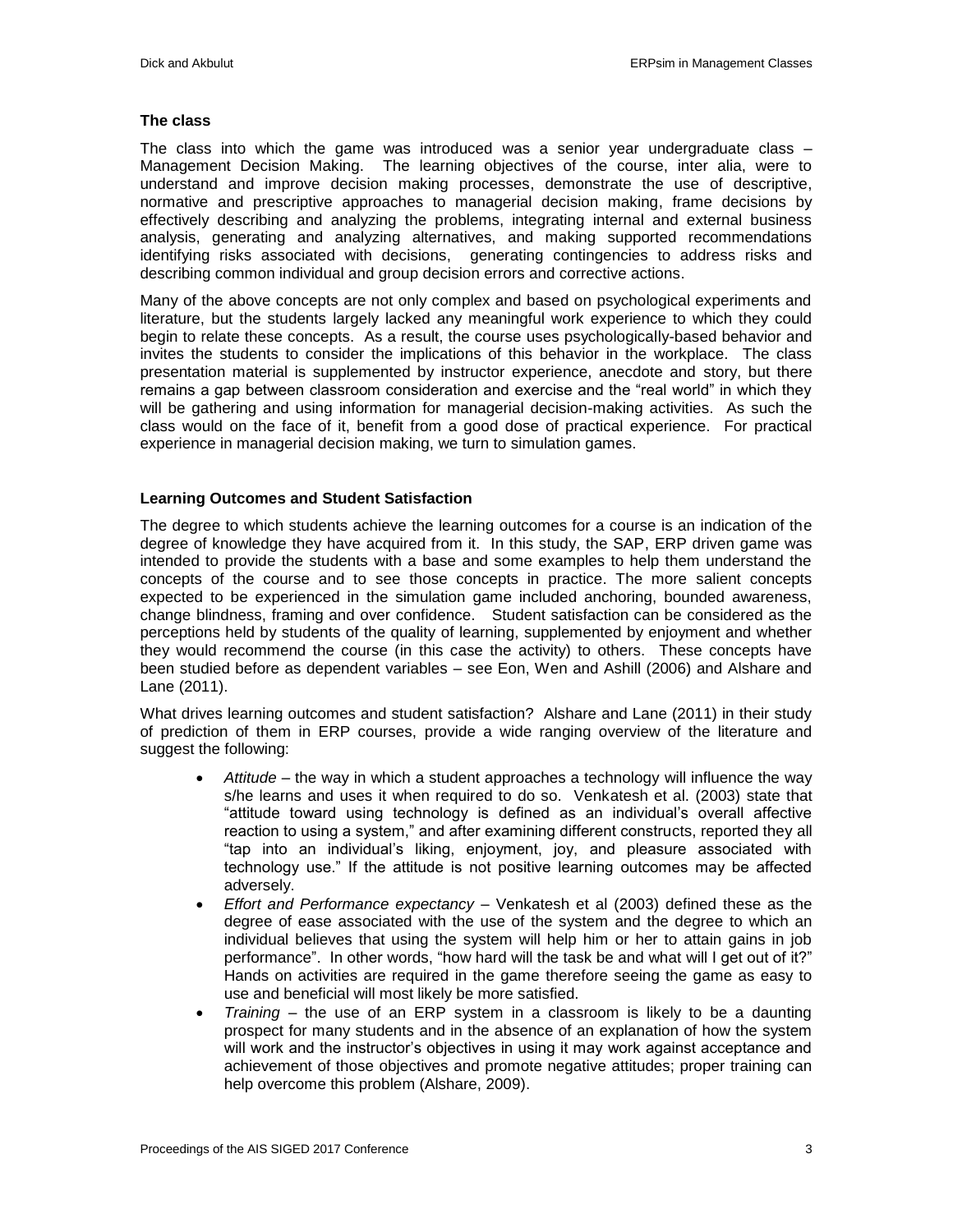- *Task structure* if the instructor uses effective ways of delivering instruction by clearly stating objectives and expectations then student satisfaction will increase (Eom et al., 2006). In this case, while the game itself is somewhat intuitive, the use of the ERP software does require following business processes in a specific order and many students in management classes may not be aware of the structure involved in the process. An explanation of the components of the process and a clear understanding of the way these components are executed in the game is expected to aid both satisfaction and perceived achievement of the learning objectives.
- *Perceived instructor knowledge*  Leidner and Jarvenpaa (1995) suggest that when a transfer of knowledge from instructor to student is the adopted approach (as opposed to a more learner-centered instruction) the perceived knowledge of the instructor will contribute to satisfaction and should accomplish the learning objectives.
- *Self-reported knowledge* students with more knowledge of ERP systems (particularly SAP software) may be more likely to perform well in the game. Moon and Kim (2001), reported knowledge and experience with technology could influence intention to use. In this case the students had had some prior exposure to SAP systems in earlier classes but it was questionable how much of the knowledge gained there had been retained.

In addition to the above Akbulut (2015), in a study of using ERP systems in the classroom suggested the following two criteria which seem to have relevance here:

- *Student interest*  instilling expectations that positive outcomes will arise taking courses can generate increased student interest. (Akbulut 2015) Utilizing a game with direct relevance to the course being undertaken and using software that the students might well expect to encounter in the workplace could prove to be helpful in engendering satisfaction with the game.
- *Student anxiety*  previous research has demonstrated that a high level of computer anxiety has been negatively related to learning new computer skills and results in resistance to using computers as well as in poor task performance (Harrington et al. 1990, Heinssen et al., 1987; Torkzadeh and Angula, 1992; Weil and Rosen, 1995). Therefore, students who feel apprehensive about using the ERPsim game would be less likely to achieve the course learning objectives successfully and would experience less satisfaction with the game than those with less anxiety.

The above suggests the model displayed in Figure 1 below to address the following research questions:

- 1. Were the learning objectives for the game achieved?
- 2. Were the students satisfied with the quality of the learning experience of the game?
- 3. What factors contributed to the outcomes for 1 and 2 above?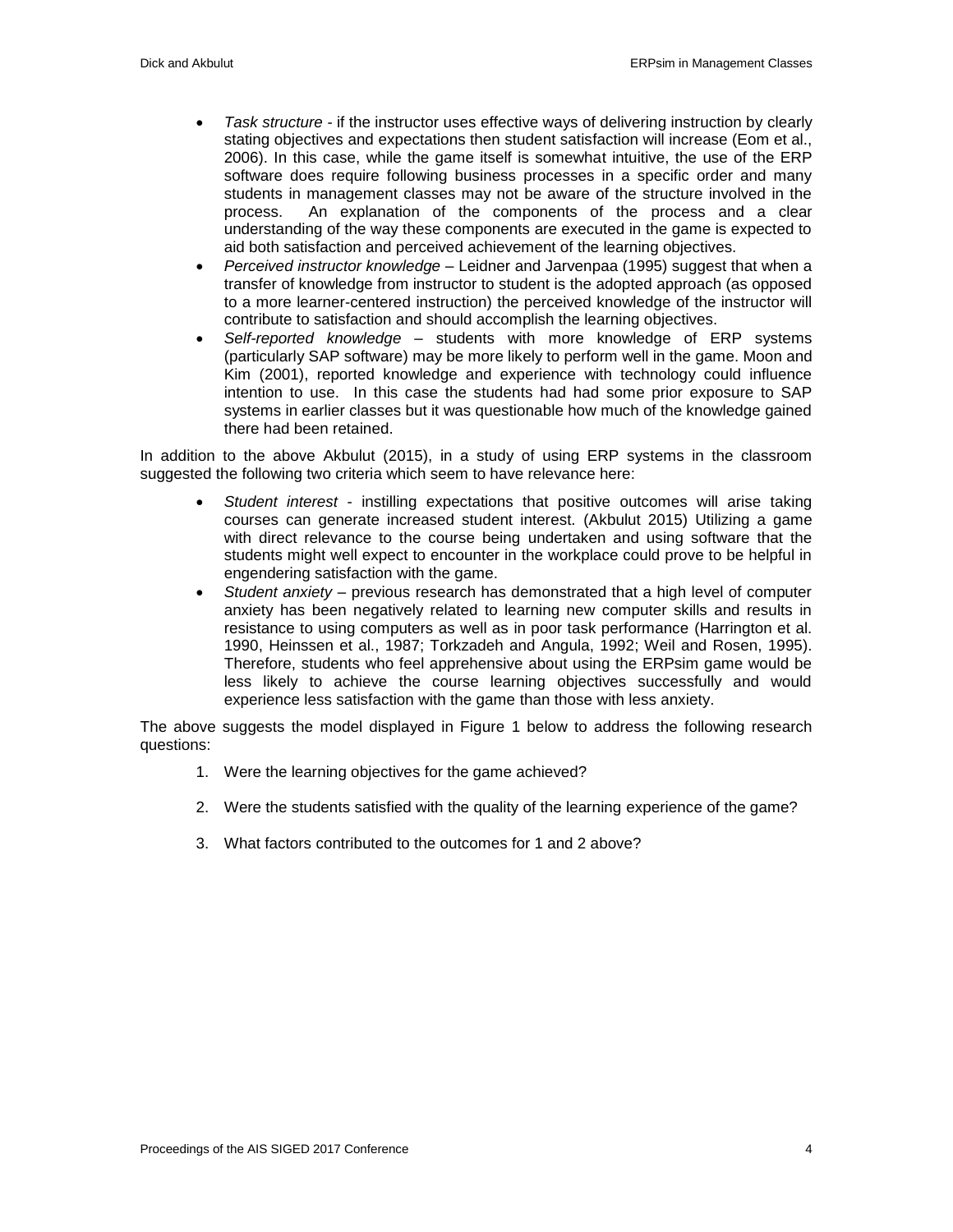

Figure 1 The Research Model

# **III. DATA**

The data was collected from students undertaking a senior year undergraduate course in management decision making. 77 surveys were returned from the two classes in which the game was run, of which 76 were useable. As the survey was distributed and collected in class, all students completed it. 61% of the respondents were male, 39% female, 90% were aged 21-23, almost all were management majors.

The survey used for the collection of the data was adapted from Alshare and Lane (2011). It was distributed to the students in class at the conclusion of the entire game exercise, and the data was entered in Excel. Random checks of the data entry were conducted (with satisfactory results) before transferring the data to SPSS which was used for analysis. For the most part, the survey employed a 5-point Likert scale with respondents replying Strongly Disagree through Strongly Agree. Common method bias was avoided by having respondents choose a point on a scale between extremes such as "Overall this game was Enjoyable…..…Dull" for some statements. Construct validity was also enhanced by including a small number of negatively worded statements and variation of the wording. In terms of reliability analysis, the Cronbach's alpha for each of the constructs is given in Table 1 below.

| Construct                           | No of items | Alpha |
|-------------------------------------|-------------|-------|
| Student perceived learning outcomes | 7           | .844  |
| Student satisfaction                | 4           | .944  |
| Attitude to game                    | 4           | .894  |
| <b>Effort expectations</b>          | 5           | .873  |
| Performance expectations            | 3           | .889  |
| Task structure                      | 3           | .769  |
| Instructor knowledge                | 4           | .938  |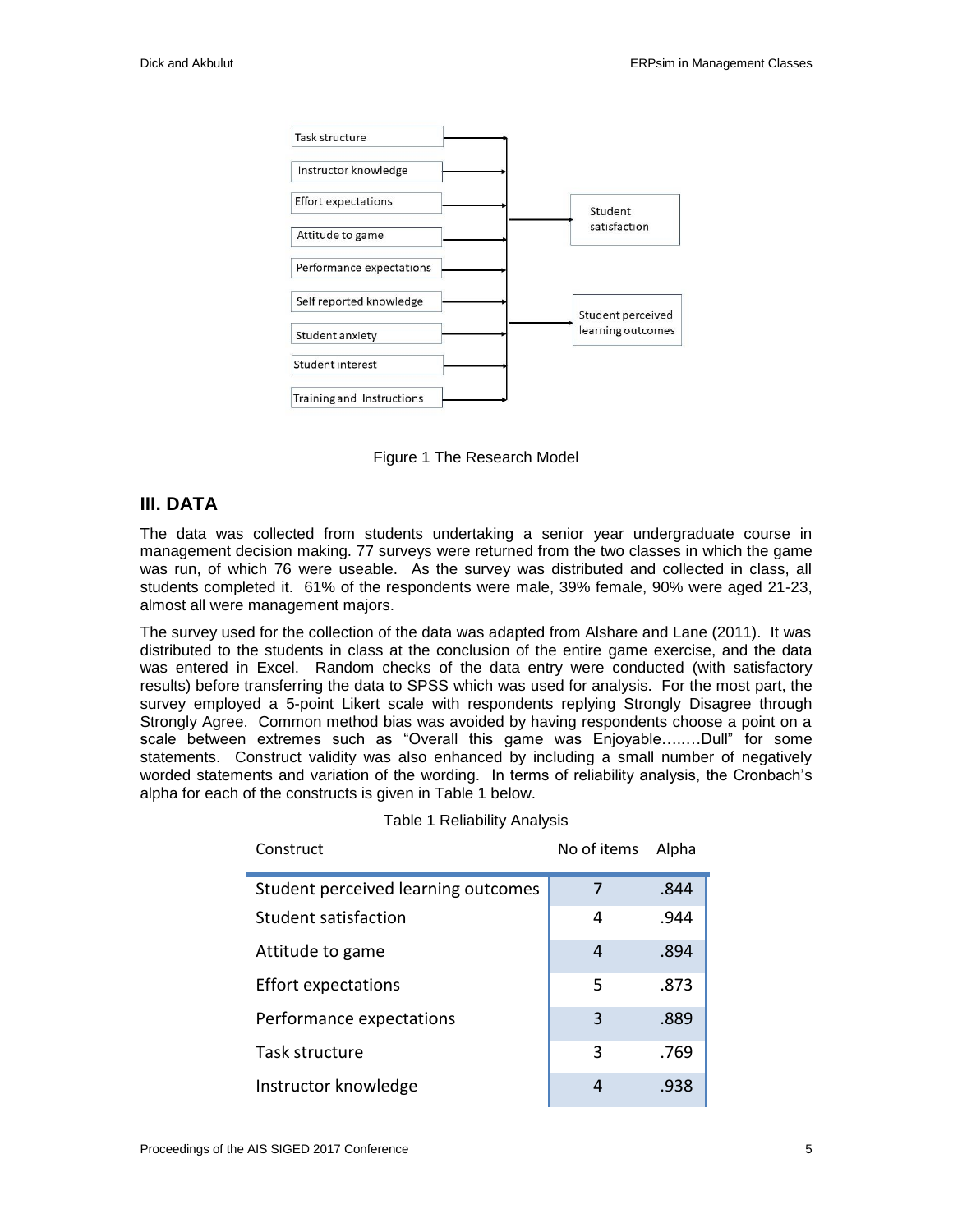| Student apprehension   | .778 |
|------------------------|------|
| Student interest       | .950 |
| Training and materials | .552 |

As can be seen all are satisfactory except for Training and materials. This comprised only two items and they did address slightly different aspects – reading the instructions and whether the training given was sufficient.

## **IV. RESULTS**

In terms of achievement of learning objectives as perceived by the students the majority saw these as accomplished, seeing the game as providing a good demonstration of tactical and operational decision making, covering the concepts and theories introduced in the course and, for the most part, having been able to perform well in the game. Figure 2 below gives the distribution in relation to the achievement of learning objectives as perceived by the students



Figure 2 Learning Objectives Achieved

Student satisfaction with the game was a little more mixed. In terms of recommending that other students use the game to learn about making decisions, the quality of the learning experience, enjoyment and as to whether it is a good addition to the course, the distribution is somewhat bimodal, although positioned around the middle – see Figure 3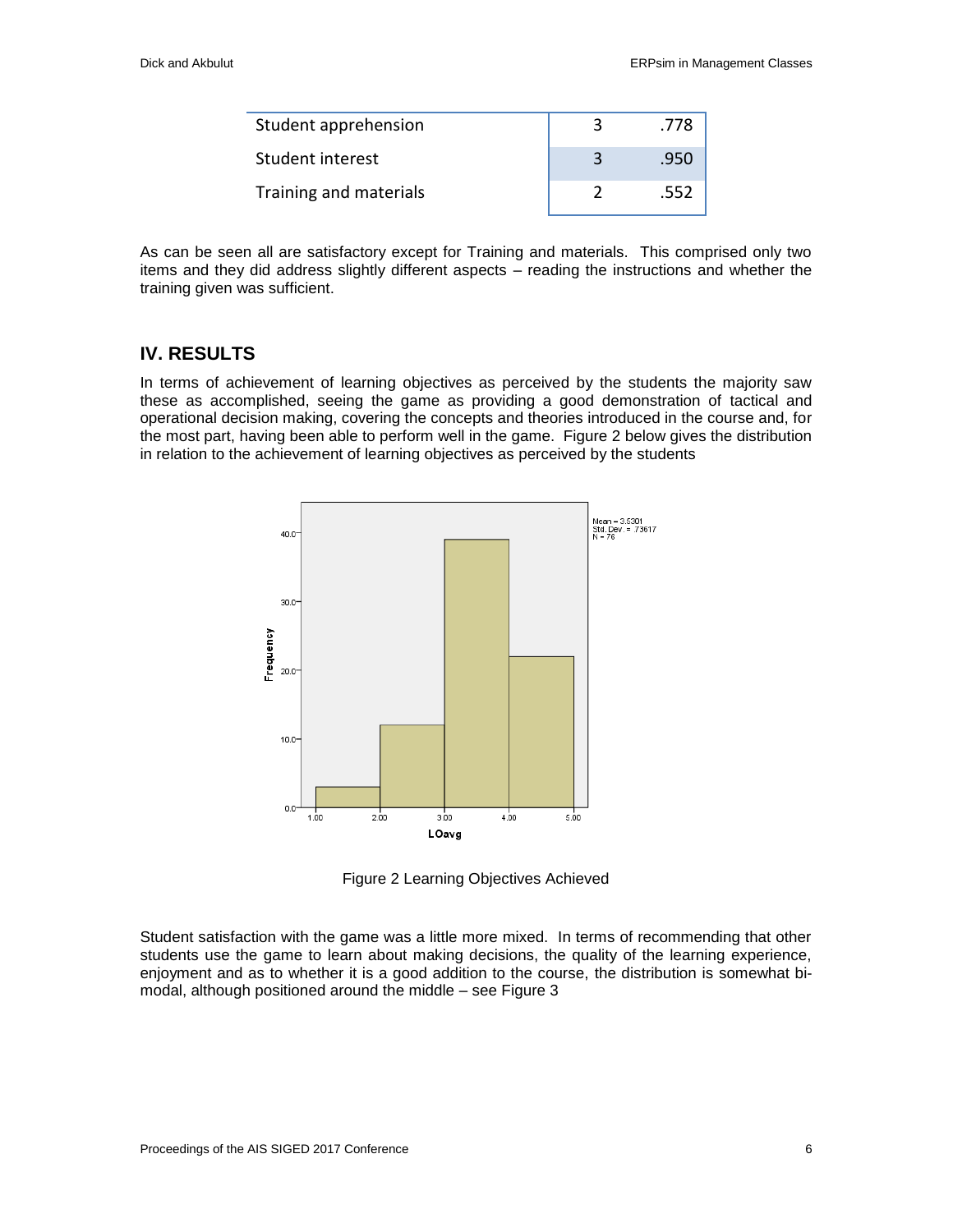

Figure 3 Student Satisfaction

Turning now to determining constructs providing the greatest explanation for the dependent variables, step-wise linear regression was conducted to determine the factors influencing the two outcomes above. Figure 4 below gives the results.



Figure 4 Influencing Factors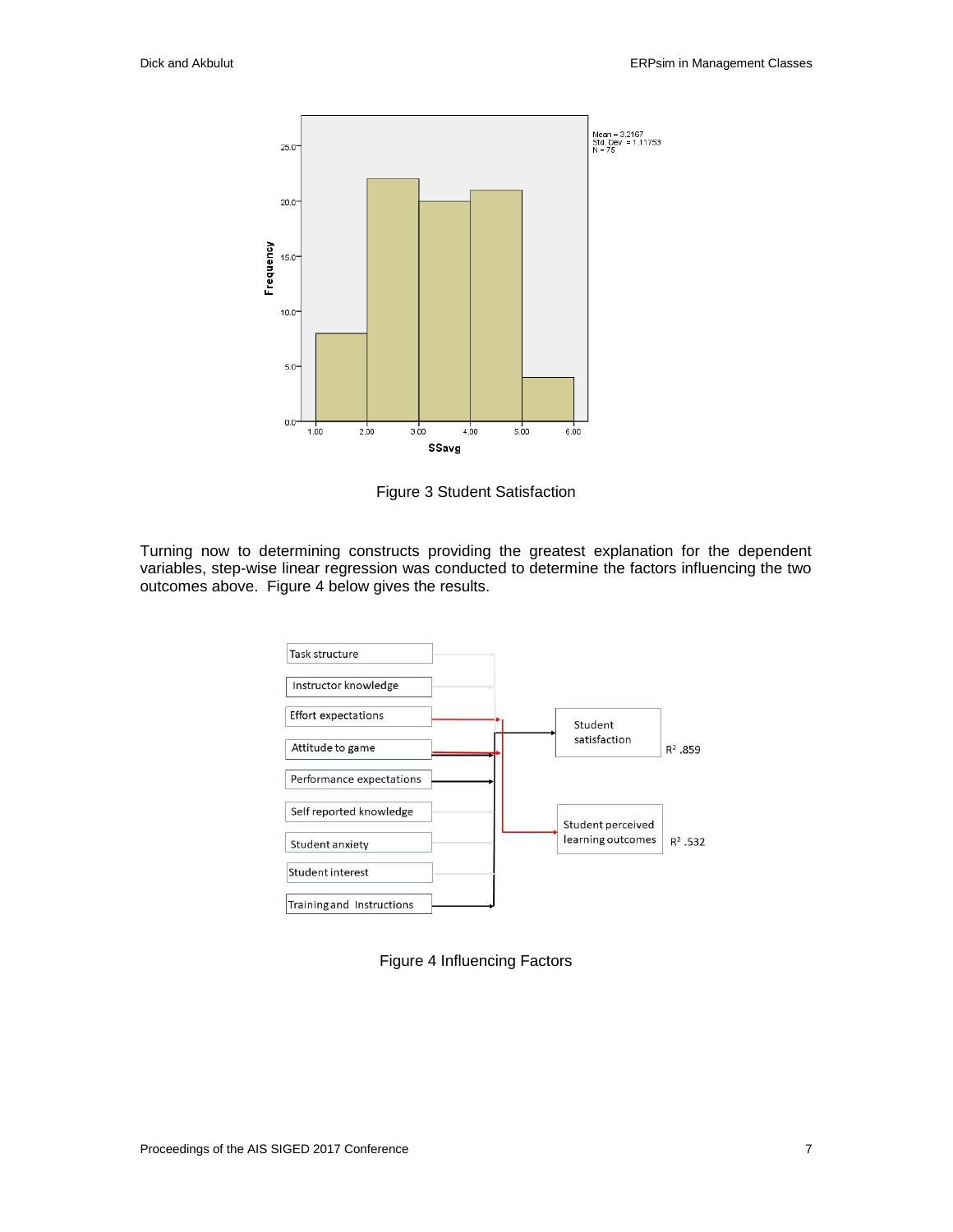Table 2 below gives the t values and significance for each of the loaded variables.

Table 2 – Test statistics

| Construct                                  | t          | Sig  |
|--------------------------------------------|------------|------|
| <b>Student satisfaction</b>                |            |      |
| Attitude to game                           | 11.636     | .000 |
| Training and materials                     | 2.550      | .013 |
| Perceived effort                           | 2.472 .016 |      |
| <b>Student perceived learning outcomes</b> |            |      |
| Attitude to game                           | 4.469      | .000 |
| <b>Effort expectations</b>                 | 2.685      |      |

The students' attitude to the game is the significant factor in both sets of causality. Student satisfaction and what they got out of it depended on whether or not they considered it fun and a good idea to include in the course, if it made studying decision making more interesting and if they liked learning the game. The extent to which the students found the game enjoyable as opposed to dull, useful or unhelpful, and fun versus a waste of time, were all highly correlated (and all significant at the .001 level) with satisfaction and learning outcomes.

Learning outcomes and satisfaction were also highly correlated (and significant at at least the .05 level) with the student's performance in the game, as measured by the amount of net profit each team made, as compared to the profits made by other teams.

# **V. DISCUSSION**

While the game was well received and appreciated by most students in the class, it is concerning that some 34% or the students found it more dull than enjoyable, 32% found it more unhelpful than useful and 26% found it more a waste of time than fun. While these three variables are highly correlated, nevertheless the exercise was not appreciated by around 1/4 to 1/3 of the class. It seems from the above that the more the students were able see the course topics reflected in the game the happier they were with it. There could be several factors contributing to the different views:

1. The course material contained many decision-making terms and concepts that would be unfamiliar to most undergraduate students. Examples are anchoring, bounded awareness, inattentional and change blindness, satisficing, confirmation bias, risk aversion and risk seeking action, competitive irrationality and impression management. All of these are represented (to varying degrees) in the game but many students may not have seen them. A debriefing was conducted stressing what the students had experienced but this was after the distribution and collection of the survey. In the next offering of this course the instructor intends to liberally pepper the classroom presentation material with examples drawn from information used for decisions more closely resembling the information in the game. As an example, anchoring could be explained as using the default prices as a starting point for pricing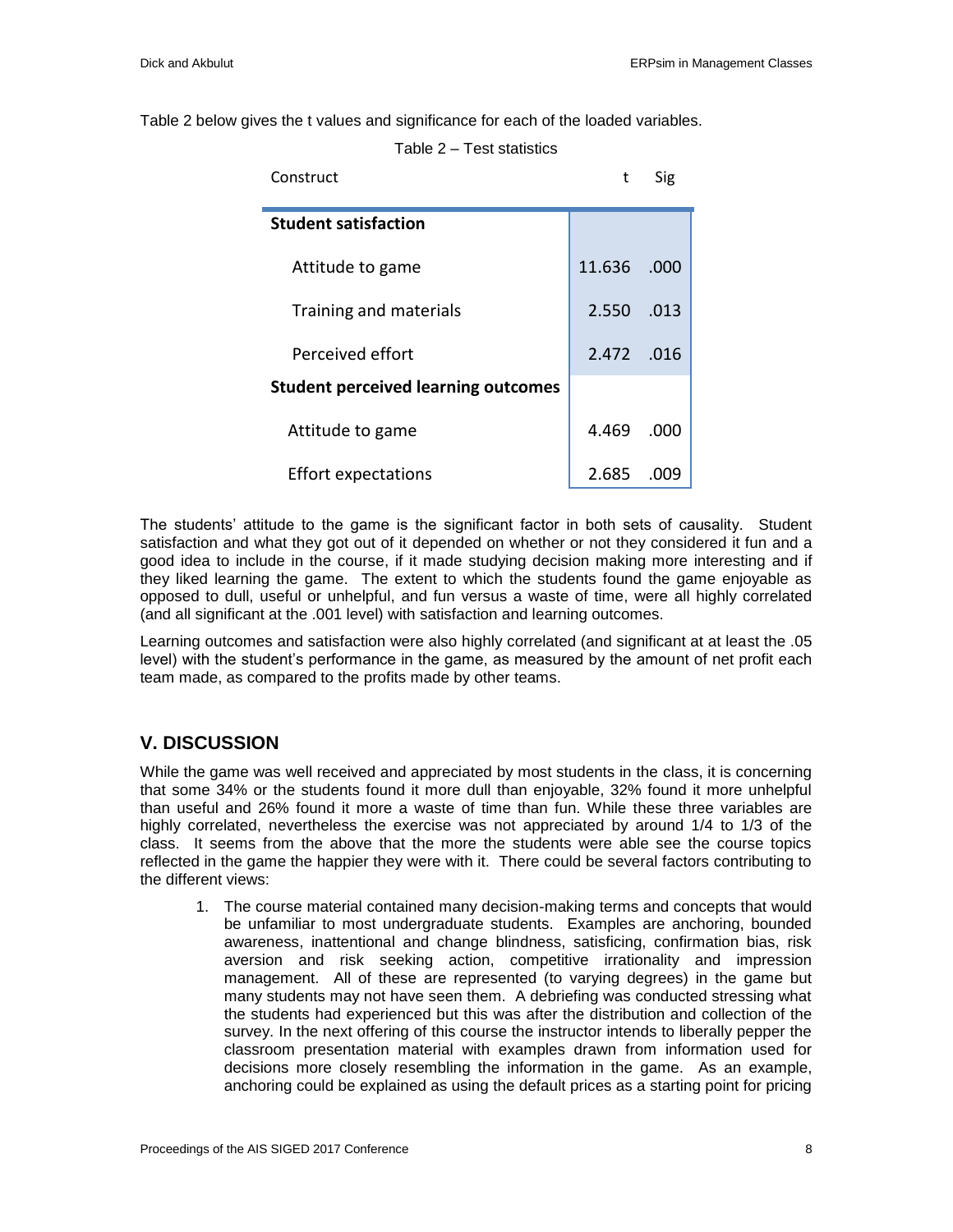decisions, bounded awareness could be described in terms of the reports available, etc.

- 2. Although the student anxiety or nervousness did not load in the regression, many students mentioned confusion and the fast pace of the game in things they did not like about the exercise. Performance is highly correlated with satisfaction and learning outcomes. If the students are not doing well in the game they may not be receptive to the lessons the game has for them. The game can be paused – perhaps more use of this feature would allow students who have fallen behind or are not comprehending what can be done to catch up.
- 3. The assessment for the course included a small component (5/100) for performance in the game. This was allocated as 5 for the winning team and 1 for the team with the lowest profit (or greatest loss) with the other teams receiving marks within that range. It is possible that the recognition that a low grade based on performance was seen as a surrogate for not getting much out of the game in terms of learning objectives achieved and satisfaction. Perhaps it would be worth dispensing with this component and providing prizes or maybe, just recognition.
- 4. There was a high correlation between the effort the students put into reading the training materials before the game and satisfaction. In this course, the students were asked to read the material before playing the game, although many did not. Perhaps it would be beneficial to spend more time in this training area, by asking students to complete a pre-game exercise or running a task to supplement the reading materials.
- 5. Many of the students in this course were also undertaking a capstone course that likewise employed a simulation exercise. The simulation there was more complex, with many more variables than the Distribution Game offered; it also ran for the duration of the semester. In responding to this survey, the students may well have had the other simulation in mind and this could have contributed to some degree of dissatisfaction with this game as a learning tool, particularly given the limited number of variables available in the Distribution Game.

# **VI. CONCLUSION AND FURTHER WORK**

The authors have used these games extensively in business courses, especially with Information Systems majors. They intend to continue using the games in more general management courses, adapting and modifying them to take on board some of the suggestions mentioned in the Discussion section above. It is proposed to compare the results from subsequent classes with those reported here to assess the value of modifications made.

It is also proposed to compare the results of this class with those from a more general class in business schools to determine what drives achievement of learning objectives and satisfaction with the game in that environment with the purpose of modifying the approach and running of the games still further.

Regression is rather a blunt instrument. It may well be that structural equation modelling would provide a more refined result explaining some of the nuances in the use of the game not captured by the current model. The authors intend to modify the model accordingly and adjust the survey if necessary to facilitate this approach.